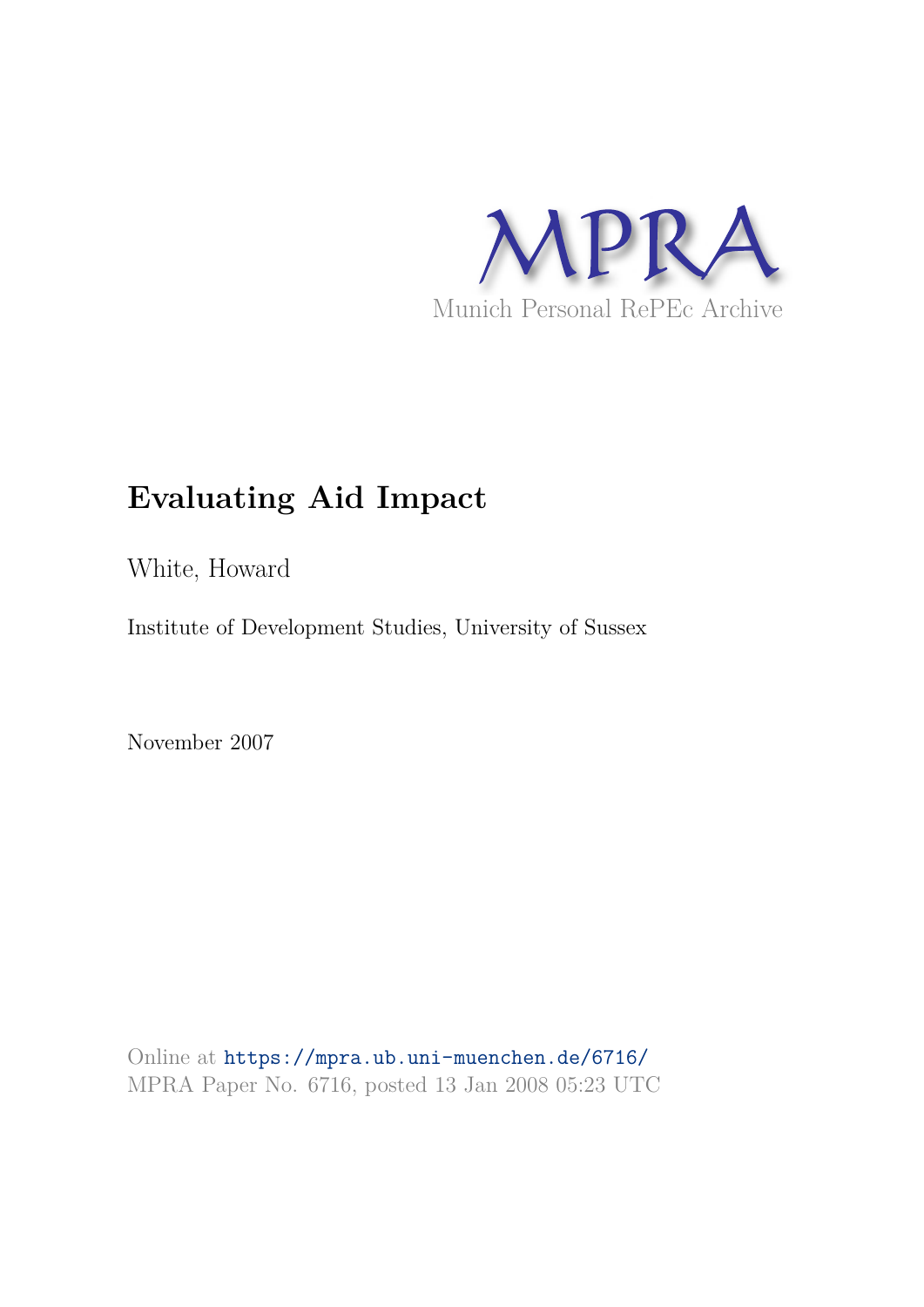

#### UNU-WIDER **World Institute for Development Economics Research**

## Research Paper No. 2007/75

## **Evaluating Aid Impact**

Howard White\*

November 2007

## **Abstract**

The ultimate measure of aid effectiveness is how aid affects the lives of poor people in developing countries. The huge literature on aid's macroeconomic impact has remarkably little to say on this topic, and less still in terms of practical advice to government officials and aid administrators on how to improve development effectiveness. But there is an expanding toolbox of approaches to impact evaluation at the field level which can answer both questions of whether aid works, and, properly applied, why it works (or not, as the case may be). This paper lays out these approaches, describing some of their uses by official development agencies. I advocate a theorybased approach to impact evaluation design, as this is most likely to yield policy insights. Academics need to engage in these real world issues and debates if their work is to help alleviate the plight of the world's poor.

Keywords: aid effectiveness, impact evaluation, quasi-experimental design, results agenda

JEL classification: O1, O12, O2, O22

Copyright © UNU-WIDER 2007

\* University of Sussex, Institute of Development Studies, Brighton, email: h.white@ids.ac.uk

This study is a revised version of the paper presented at the 16-17 June 2006 WIDER development conference on 'Aid: Principles, Policies, and Performance', directed by George Mavrotas.

UNU-WIDER gratefully acknowledges the financial contribution to the conference by the Finnish Ministry for Foreign Affairs.

UNU-WIDER also acknowledges the financial contributions to the 2006-07 research programme by the governments of Denmark (Royal Ministry of Foreign Affairs), Norway (Royal Ministry of Foreign Affairs), Sweden (Swedish International Development Cooperation Agency—Sida), and the United Kingdom (Department for International Development—DFID).

ISSN 1810-2611 ISBN 978-92-9230-028-9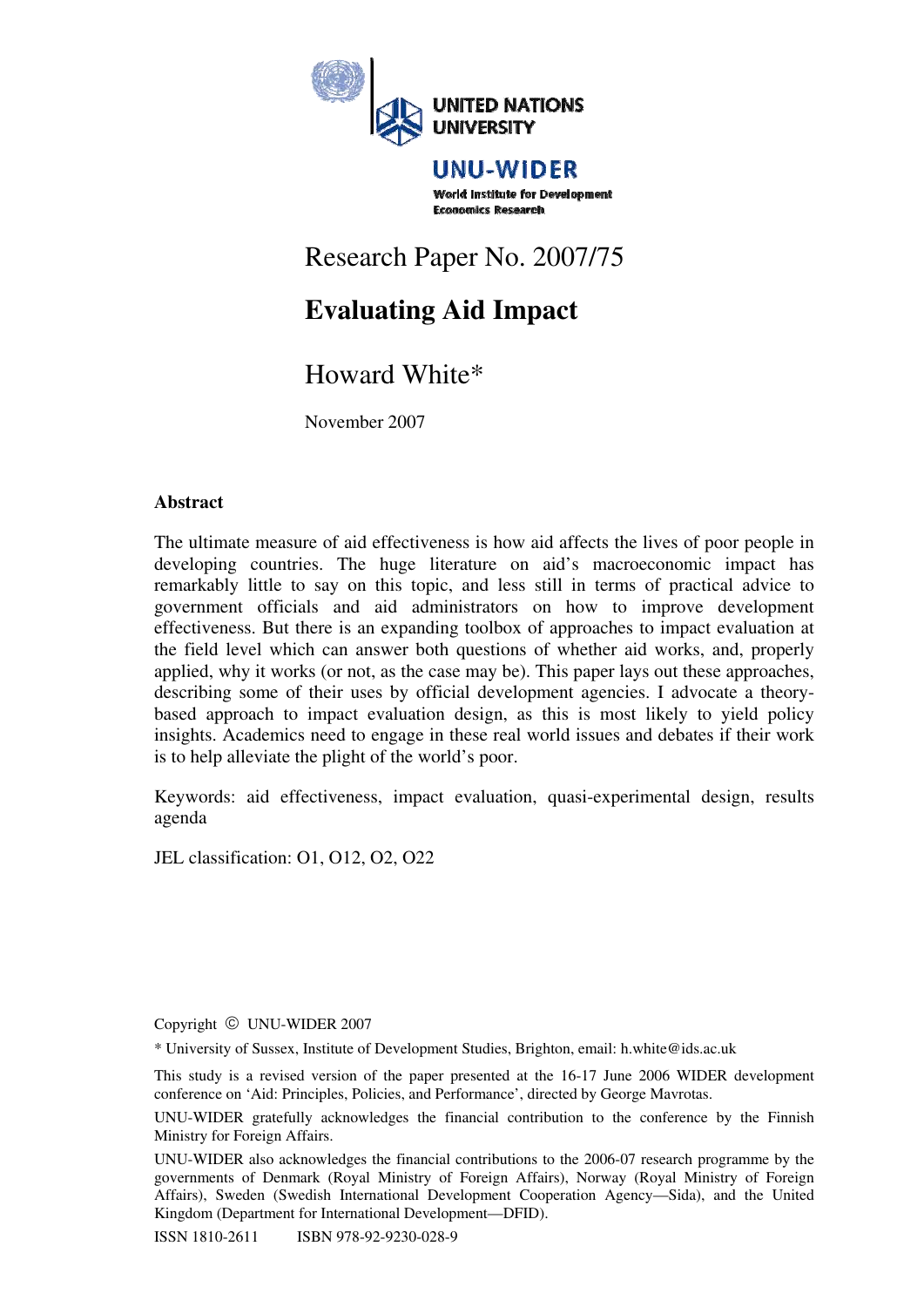#### **Acknowledgements**

Thanks are due to Shampa Sinha and Ann Flanagan for assistance in reviewing the studies cited in this paper and comments on an earlier draft, and to Nina Blöndal for assistance in preparation of the paper. Sections of this paper are based on joint work undertaken for an IEG-DAC initiative to promote impact evaluation. The findings, interpretations, and conclusions expressed in this article do not necessarily reflect the views of the Executive Directors of the World Bank or the governments they represent.

## **Acronyms**

| AusAID         | <b>Australian Agency for International Development</b>                                             |  |
|----------------|----------------------------------------------------------------------------------------------------|--|
| <b>BINP</b>    | <b>Bangladesh Integrated Nutrition Project</b>                                                     |  |
| <b>CGD</b>     | <b>Center for Global Development</b>                                                               |  |
| CGE            | computable general equilibrium                                                                     |  |
| <b>DFID</b>    | Department for International Development                                                           |  |
| <b>DPEP</b>    | district primary education programme.                                                              |  |
| <b>FINNIDA</b> | Finnish International Development Agency                                                           |  |
| <b>IDB</b>     | <b>Inter-American Development Bank</b>                                                             |  |
| <b>IEG</b>     | Independent Evaluation Group of the World Bank (formerly Operations<br>Evaluation Department, OED) |  |
| <b>IFAD</b>    | International Fund for Agricultural Development                                                    |  |
| M&E            | programme monitoring and evaluation                                                                |  |
| <b>PSM</b>     | propensity score matching                                                                          |  |
| T&V            | training and visit                                                                                 |  |
| <b>UNCDF</b>   | <b>United Nations Capital Development Fund</b>                                                     |  |

*The World Institute for Development Economics Research (WIDER) was established by the United Nations University (UNU) as its first research and training centre and started work in Helsinki, Finland in 1985. The Institute undertakes applied research and policy analysis on structural changes affecting the developing and transitional economies, provides a forum for the advocacy of policies leading to robust, equitable and environmentally sustainable growth, and promotes capacity strengthening and training in the field of economic and social policy making. Work is carried out by staff researchers and visiting scholars in Helsinki and through networks of collaborating scholars and institutions around the world.* 

*www.wider.unu.edu publications@wider.unu.edu* 

UNU World Institute for Development Economics Research (UNU-WIDER) Katajanokanlaituri 6 B, 00160 Helsinki, Finland

Typescript prepared by Liisa Roponen at UNU-WIDER

The views expressed in this publication are those of the author(s). Publication does not imply endorsement by the Institute or the United Nations University, nor by the programme/project sponsors, of any of the views expressed.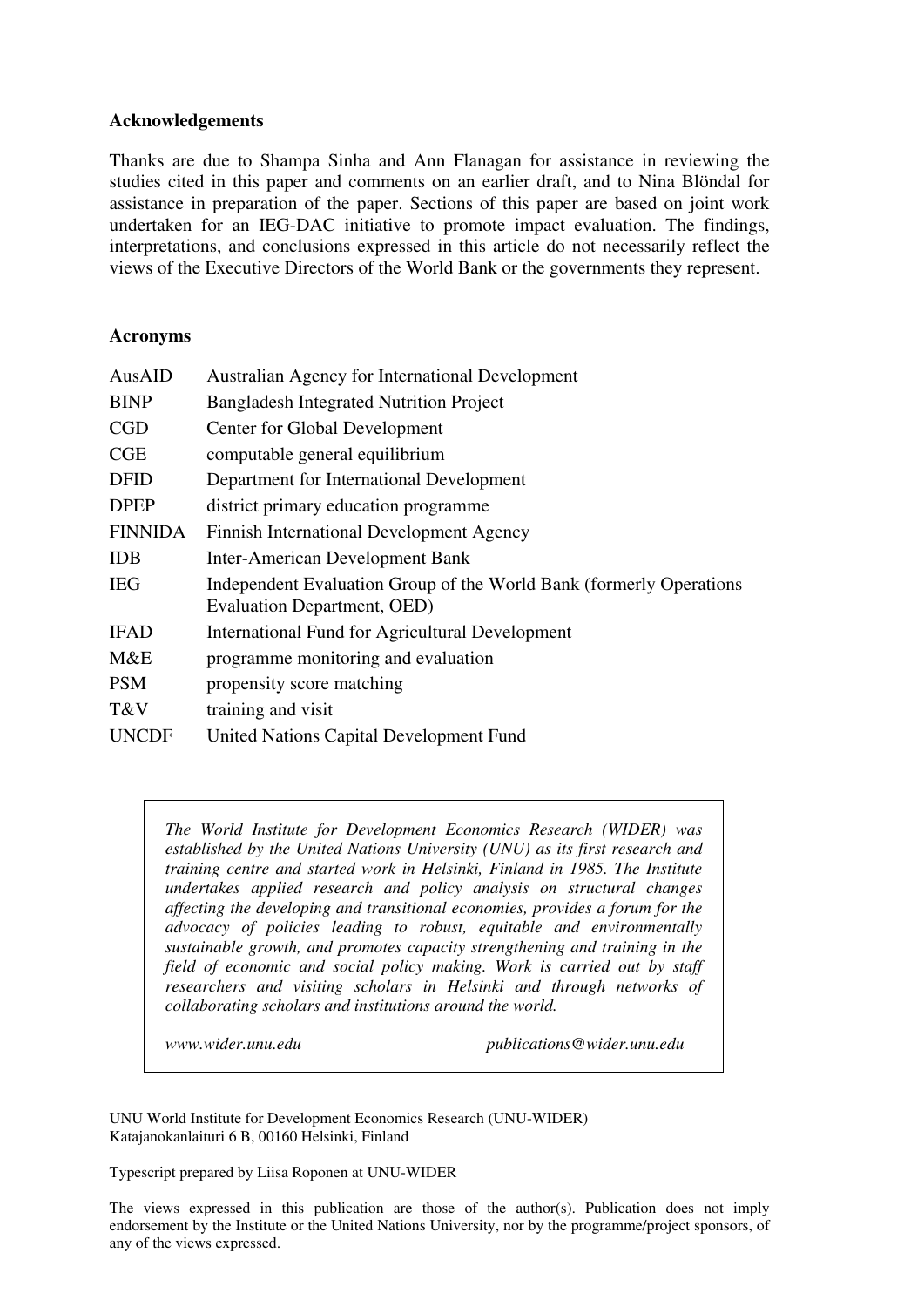## **1 Introduction**

Aid pessimism, or 'aid fatigue', has been a persistent feature of debates about aid. As early as 1966 Ohlin wrote of United States' aid that 'the foreign assistance programme has never ceased to arouse unease and controversy' (Ohlin 1970: 24). Just a few years later the Pearson Commission was convened to report on international development 'in the context of increasing concern about the future of international cooperation for economic development' (Pearson 1969: vii). The opening section of the Commission's report is entitled 'Crisis in Aid', declaring that, 'international support for development is now flagging' (ibid.: 4). A decade later the Brandt Report (1980: 225-6) expressed similar sentiments: 'in many countries the political climate is at present unfavourable to an increase in aid, with a range of serious domestic problems looming large … public opinion in industrial countries has often been critical of aid'.

Much analysis of aid impact has been at the macro level, and much of it has lent support to the aid pessimists by finding little or no link between aid and growth. However, these conclusions are founded upon cross-country regressions which have numerous weaknesses when applied to the aid-growth relationship (see e.g, White 1992, 2007). These shortcomings mean that such approaches cannot be used to decide whether aid works or not, and certainly not to inform more intricate aspects of aid policy and management. What is required is more detailed analysis of aid's impact on the ground.

Such analysis is the day-to-day work of donor agency evaluation departments. However, the work of these departments is often held by critics to be insufficiently rigorous, particularly in its approach to answering the central question of aid's impact on poverty. Indeed, it has long been argued that the poverty-reducing effects of aid are not well documented: Mosley (1987) calls the lack of attention to poverty impact 'a disgrace' and the title of the 2006 Evaluation Gap Working Group Report—'When will we ever learn?'—points to the gap in our knowledge on account of a lack of impact studies (CGD 2006).

But this gap is being filled by a rapidly growing number of studies which do provide solid evidence of how aid is working. There are a number of reasons for this recent growth. On the supply side, there is increased capacity for conducting the surveys necessary for good impact analysis, and methodological advances that help tackle the challenges involved in determining attribution are becoming widely diffused. On the demand side, the results-agenda, including the focus on the Millennium Development Goals, has increased calls for evidence that aid actually affects outcomes such as infant mortality, gender disparity in schooling, and income poverty.

This paper outlines these developments with a methodological review of approaches to impact evaluation, drawing on studies from a number of agencies. The paper argues that, whilst technical rigour is important, it is at least as important to not lose sight of policy relevance, which is achieved by avoiding 'black box' approaches. Section 2 discusses basic concepts and principles in impact evaluation, and section 3 the approaches to measuring impact. Both sections draw on experiences of a number of official agencies in evaluating aid impact, most notably the Independent Evaluation Group (IEG, formerly Operations Evaluation Department, OED) of the World Bank. Section 4 concludes, arguing that, properly done, impact evaluation not only provides evidence as to whether aid works but also how to make it work better.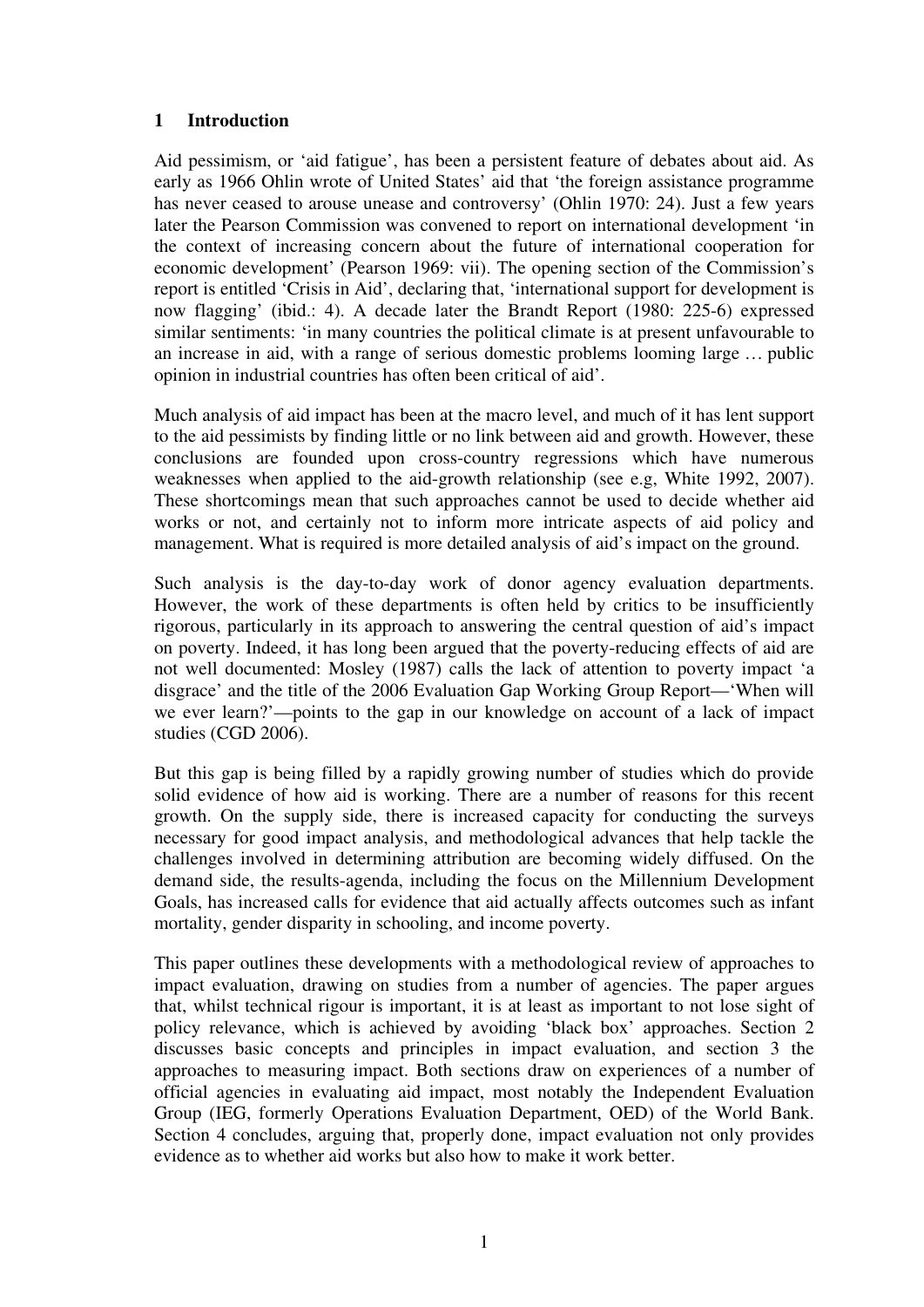## **2 Impact evaluation: concepts and principles**

## **2.1 What is impact evaluation?**

Impact evaluation has taken on several different meanings. Prominent amongst these are:

- i) an evaluation carried out some time after the intervention has finished,
- ii) a study encompassing a whole country or sector,
- iii) focusing on final welfare outcomes,
- iv) employing counterfactual analysis,
- v) studies with a specific focus, such as 'environmental impact analysis', and
- vi) beneficiary assessment, named as beneficiary or participatory impact assessment.

All six are important evaluation activities. However, current interest in impact evaluation has been concerned with the fourth meaning; that is, establishing a valid counterfactual—that is, what would have happened had the intervention not taken place.

The techniques for analyzing the counterfactual are most often bought to bear on focus on final welfare outcomes. But this need not be so. This paper argues that good impact evaluation is built upon the 'programme theory'—the logical framework underlying the intervention—and so considers both factual and counterfactual indicators across the log frame. But the difficulty of creating a valid counterfactual increases as one moves from inputs to outcomes.

It is sometimes argued that the focus on outcomes needs a long-term perspective since outcomes take time to be realized. This may be so for some interventions, but is not necessarily the case. For example, nutritional programmes for pregnant women to increase birth weight must have their impact on the first cohort of women in less than nine months, and the subsequent impact on infant mortality within the following year. On the other hand, most projects take some time (at least a couple of years) to become fully operational, so first estimates of impact are unlikely to be possible until at least 4-5 years after the project start date. This timing creates a problem for aid managers who must make a decision to extend or scale up a project at least one year before it finishes, at which time results from an end of project impact evaluation will not be available. The solution is to design an evaluation system, including baseline, mid-term and endline surveys, that allows preliminary impact estimates at mid-term (which should be timed somewhat over half way through project life to allow for slow start up).

## **2.2 Approaches to impact evaluation**

#### *Before versus after*

The simplest approach to estimating impact is to compare the value of the indicator of interest before and after the intervention. However, this only tells us what happened, not why. It is a description of the factual, rather than an analysis of the counterfactual. The situation before the intervention is not an adequate counterfactual since other things that affect outcome may also have changed during the course of the intervention. Rather, the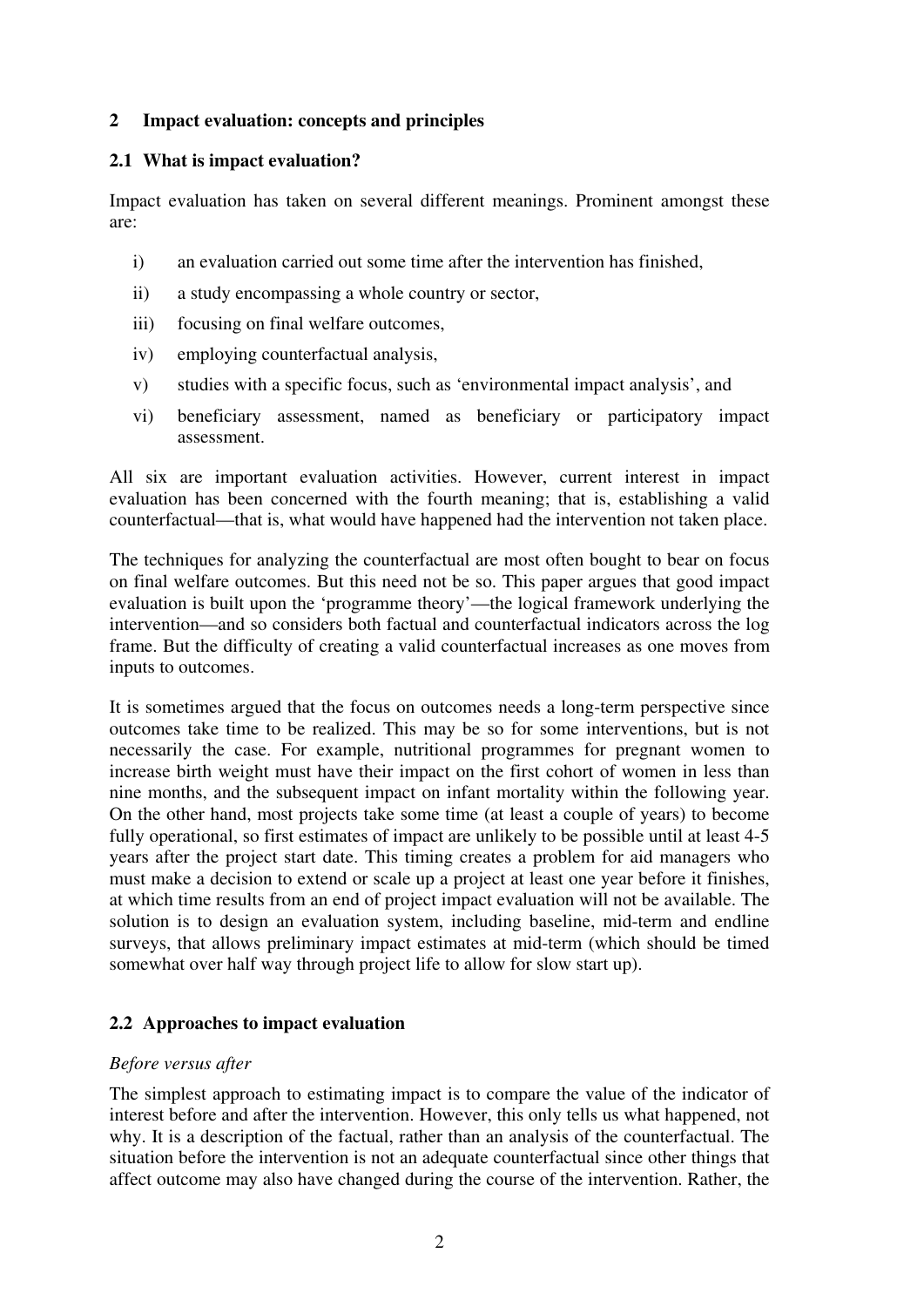counterfactual is usually given by a comparison group of non-beneficiaries, who should be the same in all respects as the treatment group except that they are not subject to the intervention.1

The use of comparison groups is discussed below but before moving on, it should be noted that sometimes before versus after *is* valid for impact analysis since attribution is very obvious, so that there is no need for a comparison group.2 An example of this is an evaluation of a Finnish water supply project (FINNIDA 2001). A major benefit from these projects is time savings from the reduction in time required to fetch water, which mainly accrue to women and children. Data compiled from four projects illustrate how time spent fetching water fell once water pumps were installed (Table 1). There is no other feasible causal factor behind this reduction so the before versus after comparison tells us the actual impact. This point is not always appreciated. Another evaluation used a comparison group to show that rehabilitated schools were in better condition than those which had not been rehabilitated. This is a rather unsurprising finding, and a before versus after comparison would have been more useful.

The case of school rehabilitation is an illustration that the counterfactual is easier to establish at the output level and even more so at lower levels of the intervention logframe. For example, an Australian project in Thailand promoted an ambulatory care model for HIV/AIDS (AusAID 2005). The impact evaluation used a single survey to show that the model had been adopted (it was not in use before, which was the rationale for the project). Again, no comparison group was needed.

But school rehabilitation and health care models are outputs; we still need to establish how they affect outcomes. To do so many evaluations rely on 'plausible association'; the project produced output X which we know affects outcome Y. Of course when the project has failed to deliver the intended outputs, then it is easier to build a case for lack

|                   | Before project   | After project   |
|-------------------|------------------|-----------------|
| Lindi (Tanzania)  | 61               | 22              |
| Mtwara (Tanzania) | 176              | 13              |
| Kandy (Sri Lanka) | 24               | 14              |
| Beni Suef (Egypt) | $20\% > 30$ mins | $3\% > 30$ mins |

| Table 1                                                                             |
|-------------------------------------------------------------------------------------|
| Average time needed to fetch water before and after improved water supply (minutes) |

Source: FINNIDA (2001)

-

<sup>1</sup> The term 'control group' is often used. This paper, in accordance with recent practices, reserves the term control group for experimental settings.

<sup>2</sup> The other case in which a comparison group is not required is when a modelling approach is used. Such an approach is more common at the macro level, such as the use of computable general equilibrium (CGE) models to assess the impact of policy change. But modelling may also be used at the project level. An example is an evaluation by FINNIDA (1996) of a road assistance project in Zambia. A before versus after analysis was used to show how the project had improved road maintenance activities. The actual condition of the road was compared with a forecast of the road's condition under pre-project maintenance levels. The need for a comparison group is apparently sidestepped. However the model needs to be calibrated, and one way of doing this would be using a comparison group. But if that is not available then there may be, as in this case, an existing literature which provides the parameters for the model.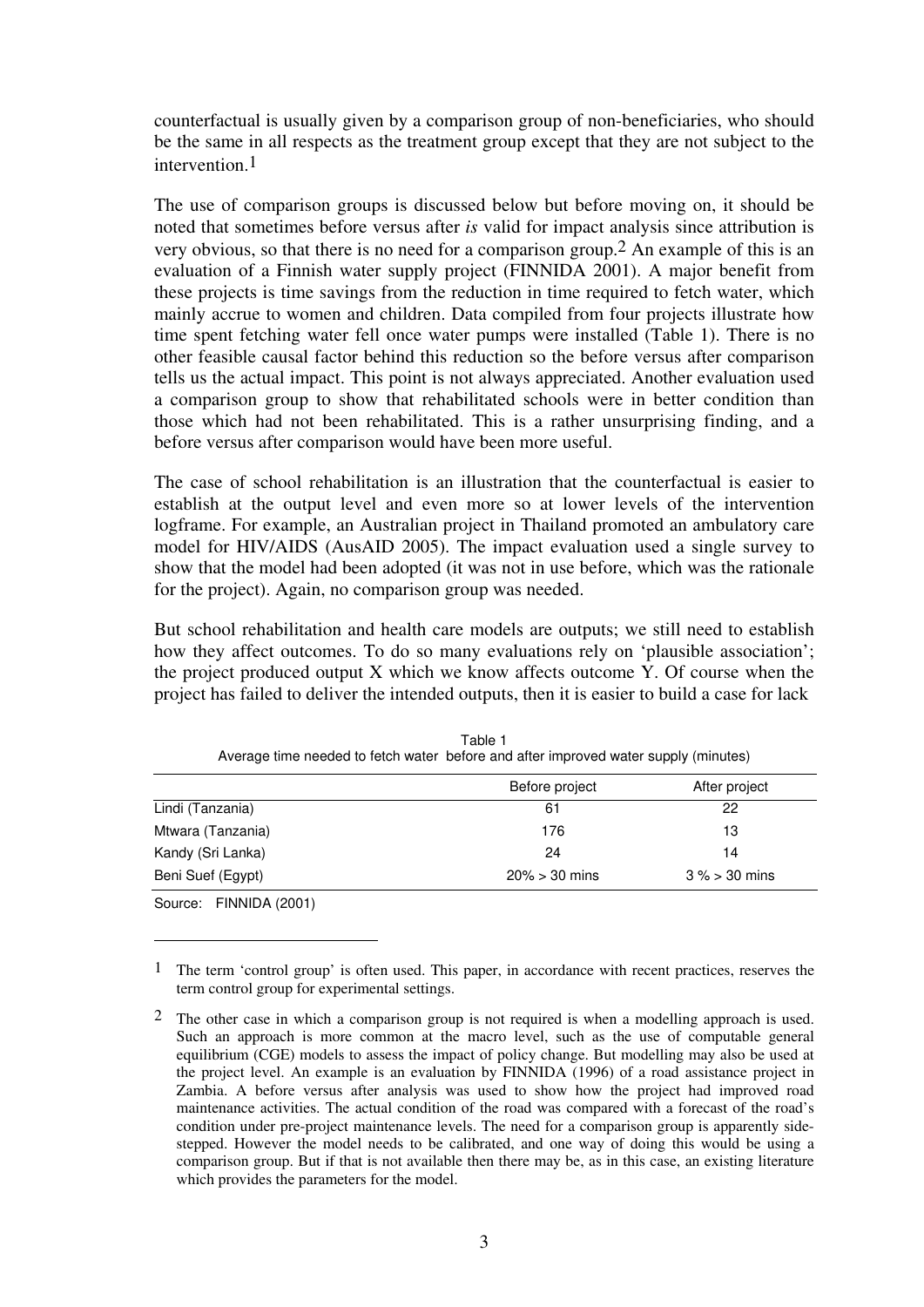of impact. An IEG study illustrates this point (World Bank 2000). World Bank support to extension services in Kenya promoted the training and visit (T&V) system, which promoted more intensive interaction between farmers and extension workers, with extension workers basing their advice on new research also funded by the project. But the study found there was no linkage between research findings and extension messages, so that extension workers were promoting 'innovations' which most farmers had already adopted, and furthermore, extension workers were not spending increased amount of time with farmers. As the project did not work in the way in which was intended, it is very plausible to argue that there was no impact on productivity.3

However, the usefulness of simple before and after comparisons and estimations of impact based mainly on plausible association is limited. A comparison group may well be needed to measure other outcomes. In the case of the water supply projects, there may also be health and nutrition benefits, or the time savings may allow children to study more, thus improving learning outcomes, or even allowing girls to attend school who would not otherwise have done so. An examination of these outcomes would require a more sophisticated approach to the counterfactual than before versus after. Plausible association must sometimes be relied upon, but at present the need is to build upon a stronger evidence base for such associations.

#### *Using a comparison group for single and double difference project impact estimates*

The difference in outcomes between the treatment group (the beneficiaries) and the comparison group is the most common approach to impact analysis. This is the single difference.4 Where baseline data are available, then the double difference (the difference in the change in the outcome) may be used instead, and in some cases this approach overcomes the problem of selection bias (see below).

An alternative approach is to use a regression in which project participation is an explanatory dummy variable. This approach can be equivalent to (i.e., gives identical results to) single or double difference, depending on the specification of the regression. However, other variables may also be included giving a better result, allowing for the analysis of differential effects within subsamples of the treatment group, and removing selection bias under certain conditions.

Although comparison group impact estimates are very common, they are a 'black box' approach. A black box approach puts a figure on the effect of the intervention on the outcome. But most interventions have several components. For example, a school project may put up new classrooms, provide textbooks, train teachers, and support the formation of community management committees. Simply using a project dummy (or, equivalently, comparing outcomes in treatment and control communities) will not unpack which bits are working and which are not.

In the case of the regression approach, the project dummy may well produce a biased estimate. This is because project effects are very likely occurring through the

 $\overline{a}$ 

<sup>3</sup> The study did indeed find no productivity effect and, although the means of establishing the comparison group might be questioned, the finding, based on a strong analysis of the underlying programme theory, cannot,

<sup>4</sup> Single difference may, in fact, refer to either project versus comparison group or before versus after.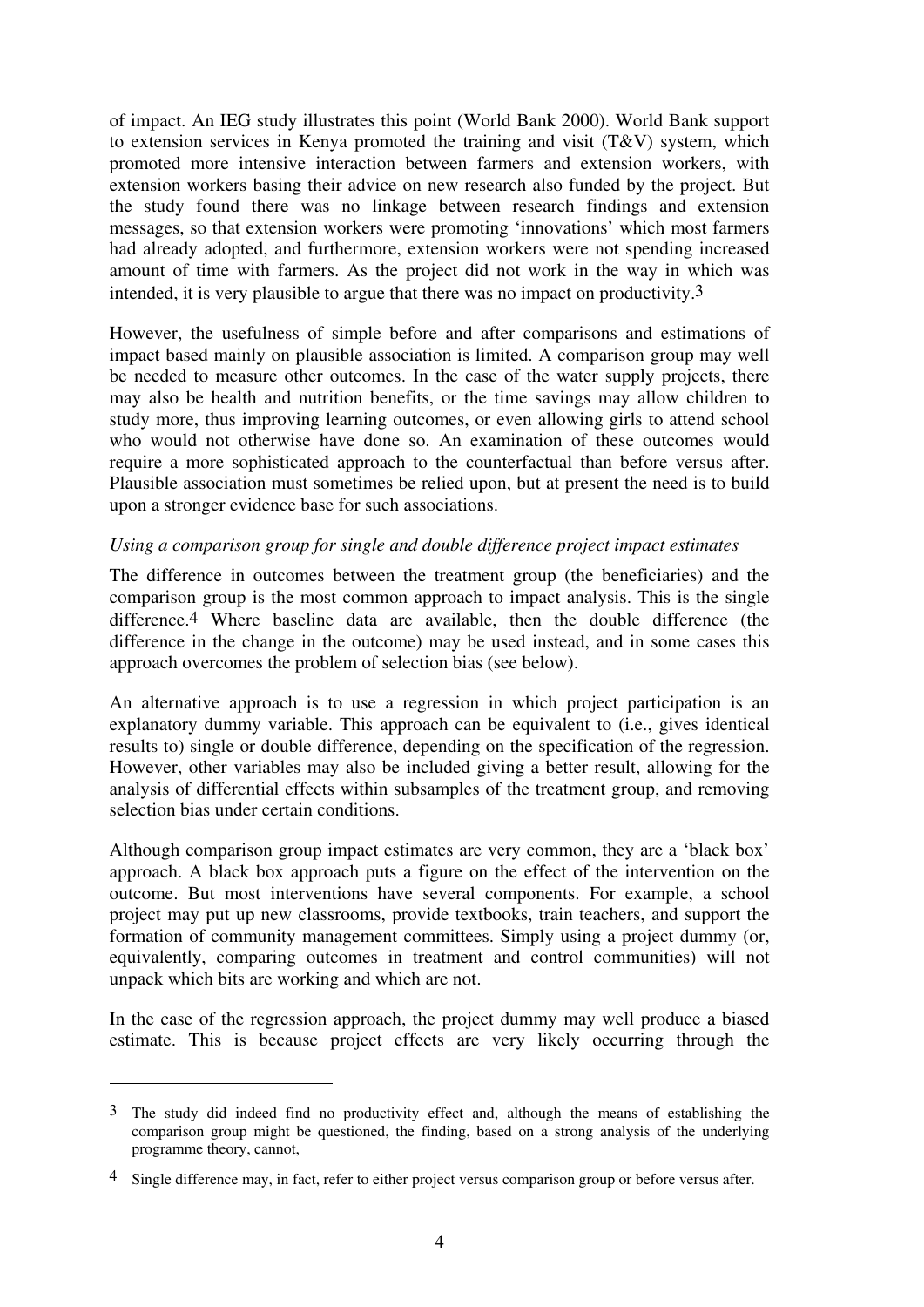determinants of the outcome which have also been included on the right-hand side of the regression—how else will the intervention have an effect other than by affecting these determinants? But if these determinants are included in the regression, then the actual impact of the project is under-estimated by the coefficient on the project dummy. But if they are not included then the project dummy may be an over-estimate. Hence it is often better to not use a project dummy but to model the determinants and how the intervention has affected these determinants. This is the 'modelling of determinants' approach described below.

## **2.3 The problem of selection bias**

It is usually the case that project beneficiaries have been selected in some way, including self-selection. This selection process means that beneficiaries are *not* a random sample of the population, so that the comparison group should also not be a random sample of the population as a whole, but rather drawn from a population with the same characteristics as those chosen for the intervention. If project selection is based on observable characteristics then this problem can be handled in a straightforward manner. But it is often argued that unobservables play a role, and if these unobservables are correlated with project outcomes then obtaining unbiased estimates of project impact becomes more problematic.

Two examples illustrate this point:

- i) Small businesses that have benefited from a micro-credit scheme are shown to have experienced higher profits than comparable enterprises (similar locations and market access) which did not apply to the scheme. But beneficiaries from the scheme are selected through the screening of applications. Entrepreneurs who make the effort to go through the application process, and whose business plans are sound enough to warrant financing, may anyhow have done better than those who could not be bothered to apply in the first place or whose plans were deemed too weak to be financed.
- ii) Many community-driven projects, such as social funds, rely on communities to take the lead in applying for support to undertake community projects, such as rehabilitating the school or building a health clinic. The benefits of such community-driven projects are claimed to include higher social capital. Beneficiary communities are self-selecting, and it would not be at all surprising if those which have higher levels of social capital to start with are more likely to apply. A comparison of social capital at the end of the intervention between treatment and comparison communities, and attributing the difference to the intervention, would clearly be mistaken and produce an over-estimate of project impact.

The evaluation design must decide how to handle selection bias, which is one of the main issues in selecting from the evaluation designs discussed in the next section.

#### **2.4 The contamination problem**

Contamination (or contagion) comes from two possible sources. The first is owncontamination from the intervention itself as a result of spillover effects. To ensure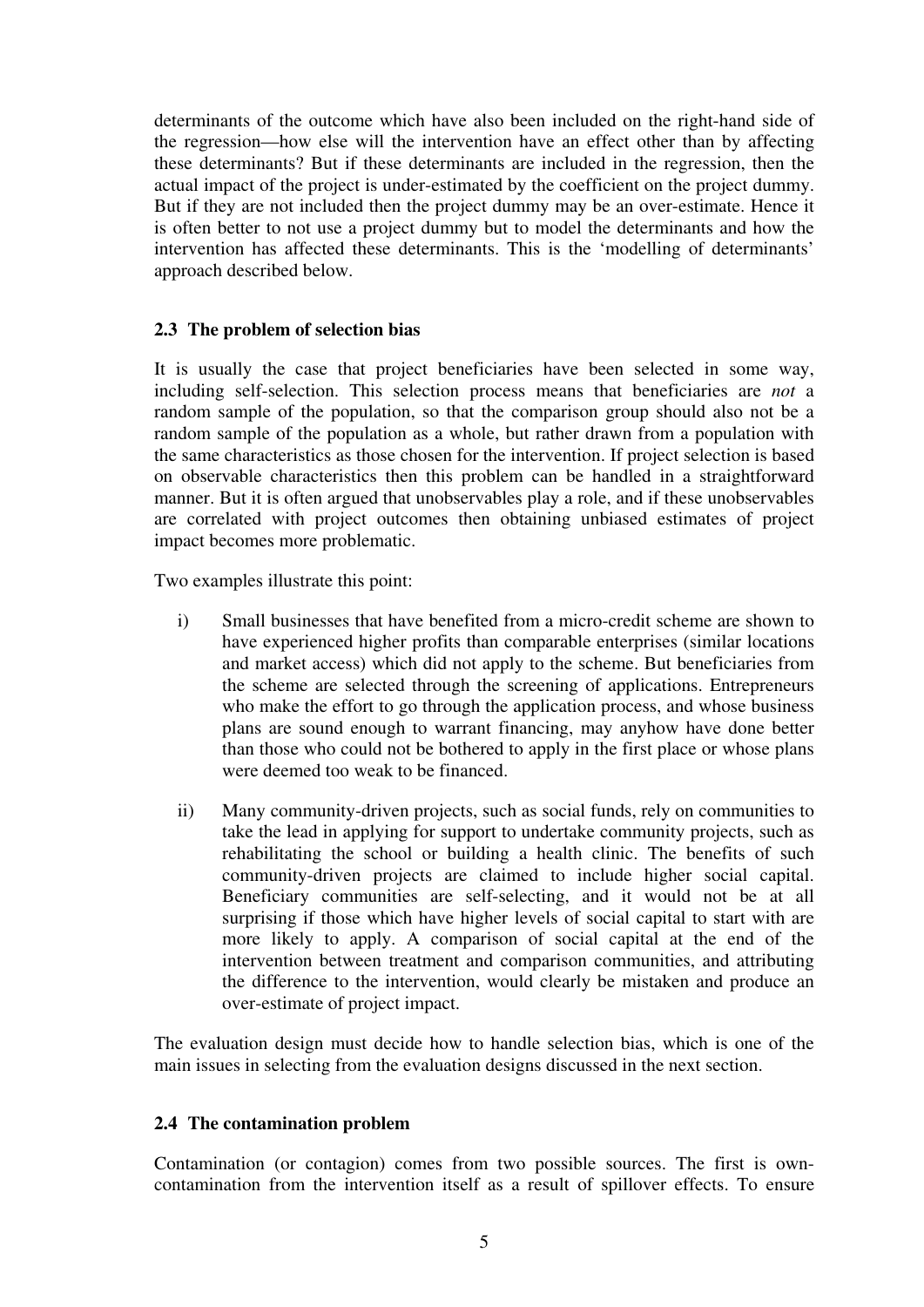similarity of treatment and comparison groups, a common approach is to draw these groups from the same geographical area as the project. Indeed neighbouring communities, or at least sub-districts, are often used. But the closer the comparison group to the project area, the more likely it is to be indirectly affected in some way by the intervention. An agricultural intervention can increase labour demand beyond the confines of the immediate community. There is thus a trade-off between the desire to be geographically close to ensure similarity of characteristics and the need to be distant enough to avoid spillover effects. Of course, where spillover effects are clearly identifiable they should be included as a project benefit or cost.

Distance will not, however, reduce the possibility of external contamination by other interventions. The desired counterfactual is usually a comparison between the intervention and no intervention. But the selected comparison group may be subject to similar interventions implemented by different agencies, or even somewhat dissimilar interventions but which affect the same outcomes. Such a comparison group thus gives a counterfactual of a different type of intervention. Different comparison groups may be subject to different interventions. If data are being collected only *ex post,* the presence of similar interventions can be used to rule out an area as being a suitable comparator, though this selection process may leave rather few eligible communities. Such data are readily available in the community, but rarely elsewhere, so visiting the field (meaning the actual village rather than district offices) can greatly contribute toward selecting an appropriate comparison group. But in the more desirable situation of collecting baseline data prior to the intervention, there is little the evaluation team can do to prevent other agencies introducing projects into the evaluation comparison area between the time of the baseline and endline surveys.

The first step to tackle the problem of external contamination is to ensure that the survey design collects data on interventions in the comparison group, a detail which is frequently overlooked, thus providing an unknown bias in impact estimates. The second step is to utilize a theory-based approach, rather than a simple with versus without comparison, the former being better able to incorporate different types and levels of intervention.

Underlying this discussion is a separate point as to what is intended to be the counterfactual. Is the comparison meant to be between the intervention versus no intervention, or the intervention implemented with agency support versus either no support or support by another agency? The decision must be decided on a case by case basis. But inadequate attention to this point often means the latter becomes the default on account of contamination, though it may in fact be of little interest.

## **3 Impact evaluation design**

## **3.1 Experimental approaches**

Well-designed and well-implemented experimental studies provide a good measure of project impact. By experimentation we mean the random selection of two groups control and treatment, beneficiaries and non-beneficiaries of an intervention such that the only difference between the two groups is the variable of interest, i.e., the impact of the intervention. Randomized approaches are growing in popularity, being applied to a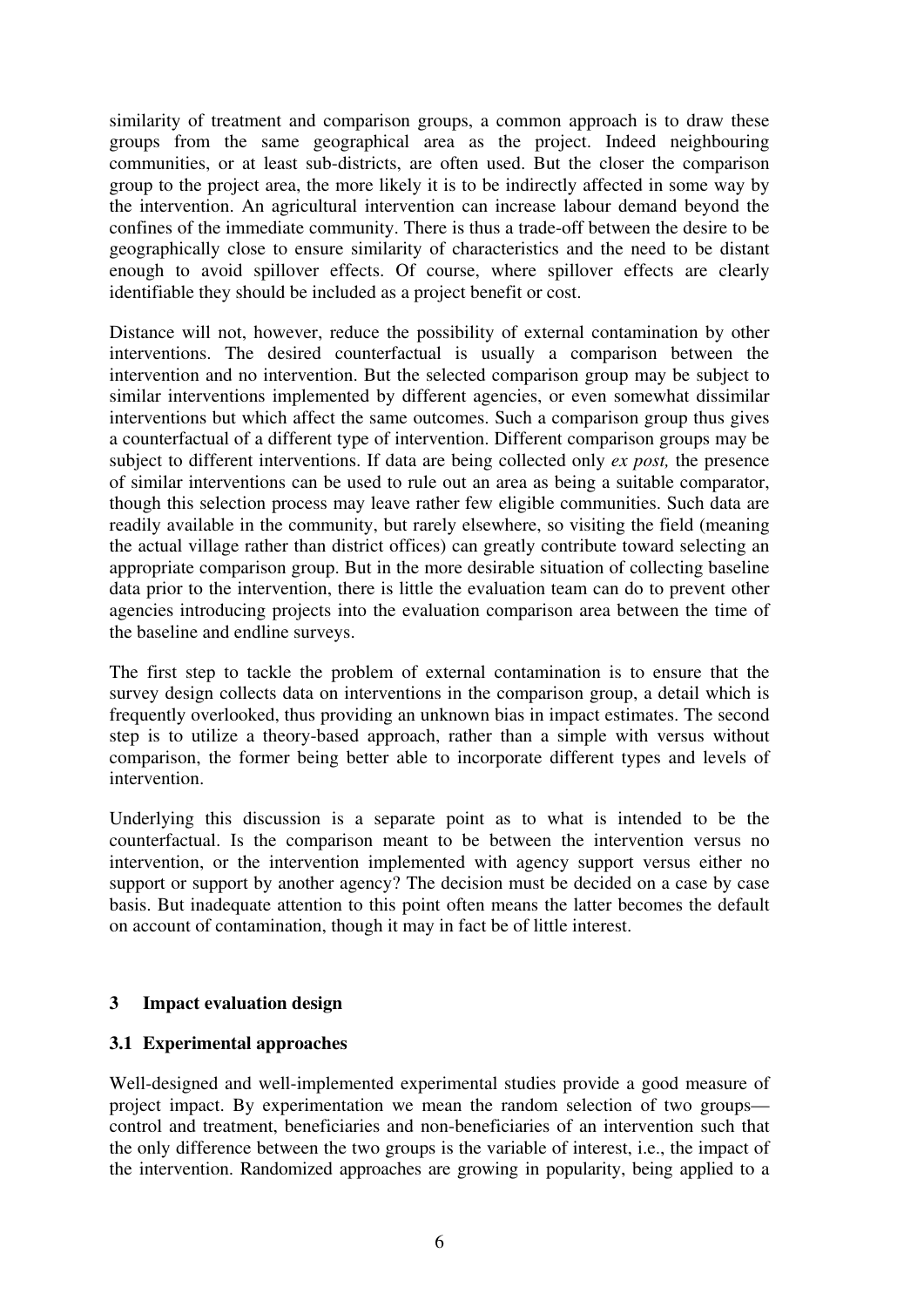growing range of development interventions. Examples include a study of corruption in a community driven rural development project (Olken 2005), conditional cash transfers such as Mexico's *PROGRESA* (e.g., Coady 2003), a job training programme in the Dominican Republic (IDB 2006a), contracting out of health service provision in Cambodia (Schwartz and Bhushan 2006), and innovations in educational delivery in India (Banerjee et al. 2006) and Kenya (Glewwe, Kremer and Moulin 2001; Glewwe et al. 2004).

There are misconceptions about the randomized approach, so that it is held to be wholly inappropriate in a development setting. This is not so, and, as just mentioned, has been successfully applied in several cases. Indeed, several of the claimed problems of a randomized approach are common to all impact evaluations. First, randomization is no more expensive than any other survey-based impact evaluation. Second, experimental design requires that beneficiaries are chosen at random from the eligible population, e.g., slum residents; there is no requirement at all that the population as a whole be considered for treatment. In the case of the school improvement project mentioned in the previous project, a measure of targeting can still be achieved by selecting poor districts as the project districts. Third, allocating benefits to only a subset of potential beneficiaries is a result of the project budget constraint, not the decision to randomize. Hence there is nothing morally reprehensible about the decision to keep an untreated group—the same is true with any comparison group. Equally, the desire to keep an uncontaminated comparison is just as true as for any impact study with a baseline.

However, there *are* limits to the applicability of randomization in development evaluation. The first is that the evaluation design may perforce be ex post, so that the opportunity to randomize has long since passed. Second, the term 'treatment group' reflects the medical antecedents of the randomized approach. The medical analogy is apt since discrete, homogenous interventions—like taking a pill—are most amenable to a randomized approach; conditional cash transfers are an obvious example, and an area of a growing body of evidence for randomized impact evaluations. Where the nature of the intervention varies, then either multiple comparisons are required or an alternative needed which recognizes this heterogeneity. Many development interventions are complex in design, so that a randomized evaluation design may, at best, be appropriate for a subset of the intervention. It is also not possible to randomly place large-scale infrastructure, such as a port or major bridge. Third, the experiment implies that the evaluator maintains control. This may not be possible. Those selected for the intervention may not want to take part, so selectivity bias comes back in. Or those not selected may lobby for inclusion, or for a comparable intervention, and so become contaminated. Or randomization may prove to be just a political non-starter. Other programmes intend to be comprehensive in scope, such as attaining universal primary education. And projects working with a small number of entities, such as institutional development activities, cannot use a randomized approach.

Hence, experimental methods are in practice only applicable to a narrow range of the interventions supported by development agencies. Where they are applicable, they should be used, certainly more so than is done at present. Project managers need be made aware from the outset of the implications of randomization for programme design. The evaluation design should incorporate study components of a qualitative nature and be sure to collect data across the log frame. Where experimental approaches are not applicable then the evaluator need turn to one of the alternatives discussed below.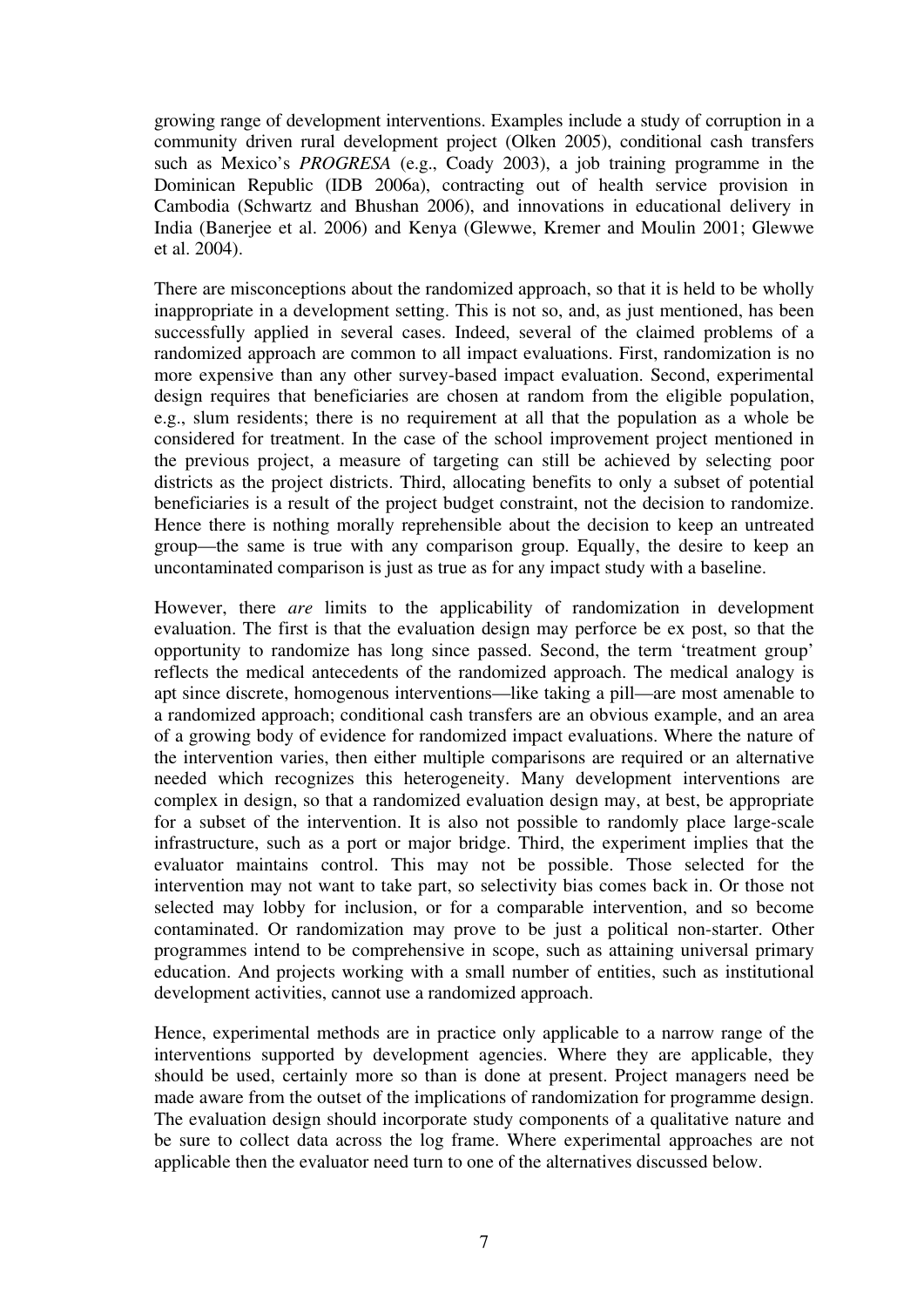## **3.1 Natural experiments**

Natural experiments occur when participants are allocated in a way which is not at all correlated with expected outcomes. In that case a sample of non-beneficiaries will be a valid control group. One example of a natural experiment is class size in Israel (Angrist and Lavy 1999). There is a debate on the impact of class size on student learning. But class size may be endogenous with respect to other factors influencing outcomes, such as school management. However, in Israel class size is exogenous since by law no class can exceed 40. Hence once there is a 41st pupil the class is split into two class of 20 and 21 each. Another example comes from land titling in Argentina (Galiani and Schargrodsky 2006). Squatters outside Buenos Aires were awarded title to the land on which they were squatting with compensation paid to the original owners. Some owners disputed the settlement in court, so these squatters did not obtain the land title. Which squatters got title or not had nothing to do with the characteristics of the squatters. Hence non-title holders and title holders can be compared to examine the impact of having title on access to credit (there was none) and investing in the home (there was some). Unfortunately opportunities for natural experiments are quite rare in practice and so cannot be relied on for as a basis of most impact evaluations.

## **3.2 Pipeline approach**

 $\overline{a}$ 

In the pipeline approach, communities, households or firms selected for project participation, but not yet treated, are chosen for the comparison. Since they have also been selected for treatment, there should in principle be no selectivity bias, though there may be. For example, if the project is treating the 'most eligible' first, these units will indeed be systematically different from those treated later. If this is the case, then the approach ensures a bias rather than avoids it. For example, phase one may start with the poorest families or alternatively with the more centrally located or better-off areas, and in both of these cases the characteristics of communities in later phases are likely to be different.<sup>5</sup> This approach also assumes that there has been no change in selection criteria. This is why project design and selection criteria must be carefully reviewed when applying this approach because there will often be systematic differences between the phases. Clearly, the approach can be used only for activities which continue beyond the end of the project being evaluated. The data on the pipeline group can also serve as a baseline in future studies and therefore help to establish an efficient impact evaluation system.

Two examples of the pipeline approach come from the evaluation of microfinance programmes in Nigeria, Malawi, Haiti and Kenya conducted by UNCDF (2003) and in Pakistan by the Department for International Development (DFID) (Arjumand and Associates 2004). The UNCDF evaluation used new clients as the comparison group and mature and ex-clients as the treatment group. In the Pakistan case, there was no proper pipeline since loan disbursements were made almost immediately after approval. Consequently the comparison group was composed of people who had been with the

<sup>5</sup> IEG tried to use a pipeline comparison group to evaluate an irrigation project in Andhra Pradesh, India but found that farmers covered by the later phases were typically more remote and different in other ways from phase-one farmers (World Bank 2007).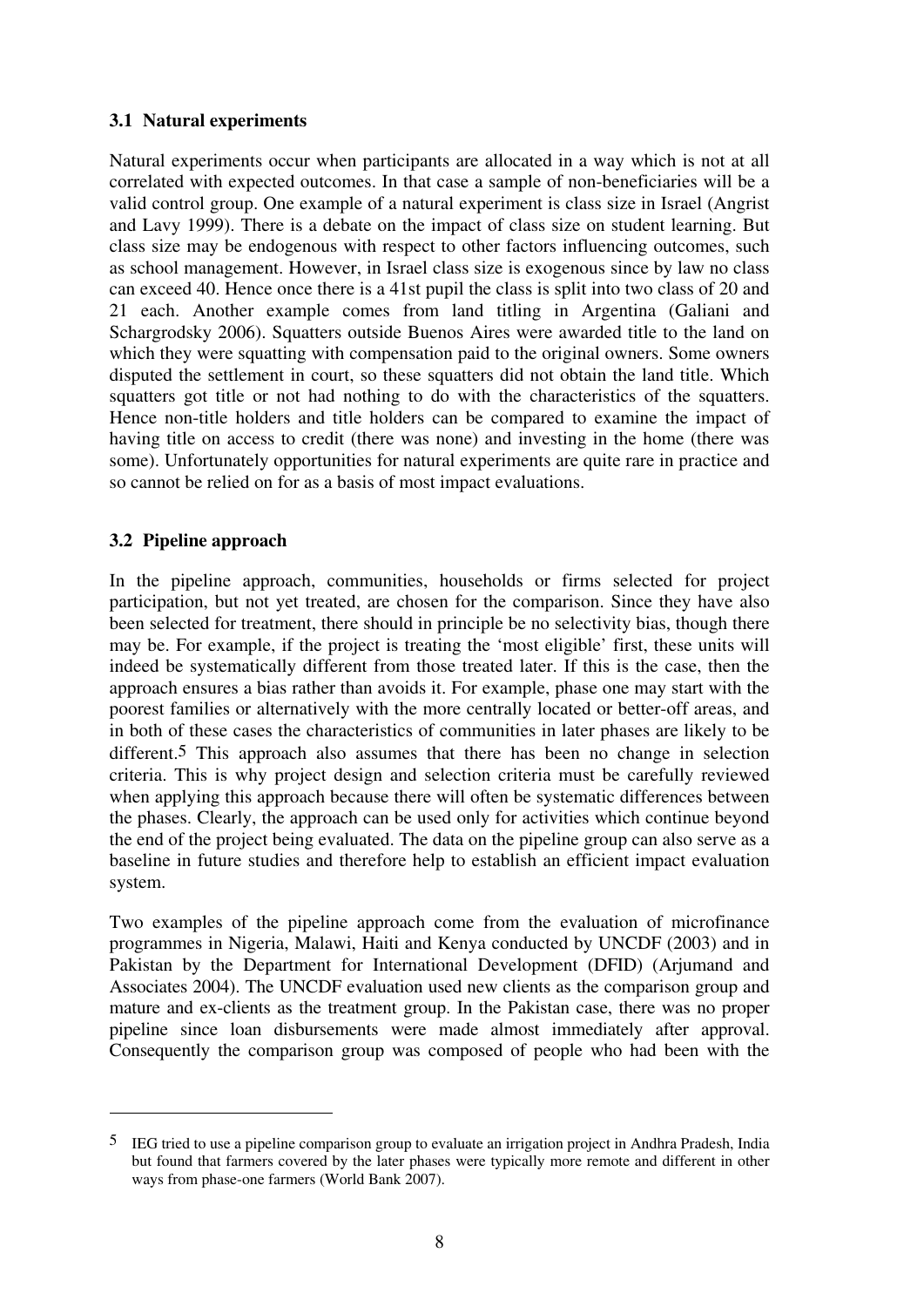programme for less than six months.6 Both studies confirm the poverty-reducing effects of microfinance, though such schemes rarely benefit the poorest. A final example of a planned pipeline approach is Inter-American Development Bank's evaluation of vocational training in Panama (IDB 2006b), in which future selected participants were used as the control group. However, because of financial constraints this second group never received the training, so that the design eventually used might be called a natural experiment. The training was shown to improve the employment prospects of trainees.

## **3.3 Quasi-experimental approaches**

#### *Propensity score matching*

Selection may be based on a set of characteristics rather than just one. Hence the comparison group needs to be matched on all these characteristics. This may seem a rather difficult task. But it can be managed through a technique called propensity score matching (PSM), which matches using a single variable ('the propensity score') calculated as a vector of the determinants. Once the control is identified, project impact can be estimated using single or double difference estimates.

Propensity score matching can be attractive for two reasons. First, comparison group data may have been collected but are thought not to be representative because of selection bias. Second, there may be data only on the treatment group but not the control. A different, possibly nationwide, dataset can then be used to construct a comparison group using PSM.

The steps involved in carrying out propensity score matching are as follows:

i) Obtain a control dataset;

-

- ii) Run a participation model (probit/logit regression);
- iii) Calculate participation probabilities;
- iv) Drop observations outside the region of common support (i.e., observations in the treatment group whose probability of participation exceeds that of any from the potential comparison group, or those from the latter group with participation probabilities below those of any members of the treatment group);
- v) Match observations based on participation probabilities;
- vi) Calculate project effect for each pair (or set) of matched observations; and
- vii) Calculate the average of these differences (project effect).

IDB used PSM in four studies of support to science and technology, specifically grants to academics. The problem of selection bias is very clear in this case since the awards were given on a competitive basis, so that the performance (measured by publications) of those selected should have been better than those who were not selected even in the

<sup>6</sup> Initially the evaluators tried using non-participants living in the same area as the participants as a control group but abandoned this method since it did not allow them to compare 'like with like' and, in the absence of panel data, it was unable to fully capture the changes over time that could be attributed to the programme.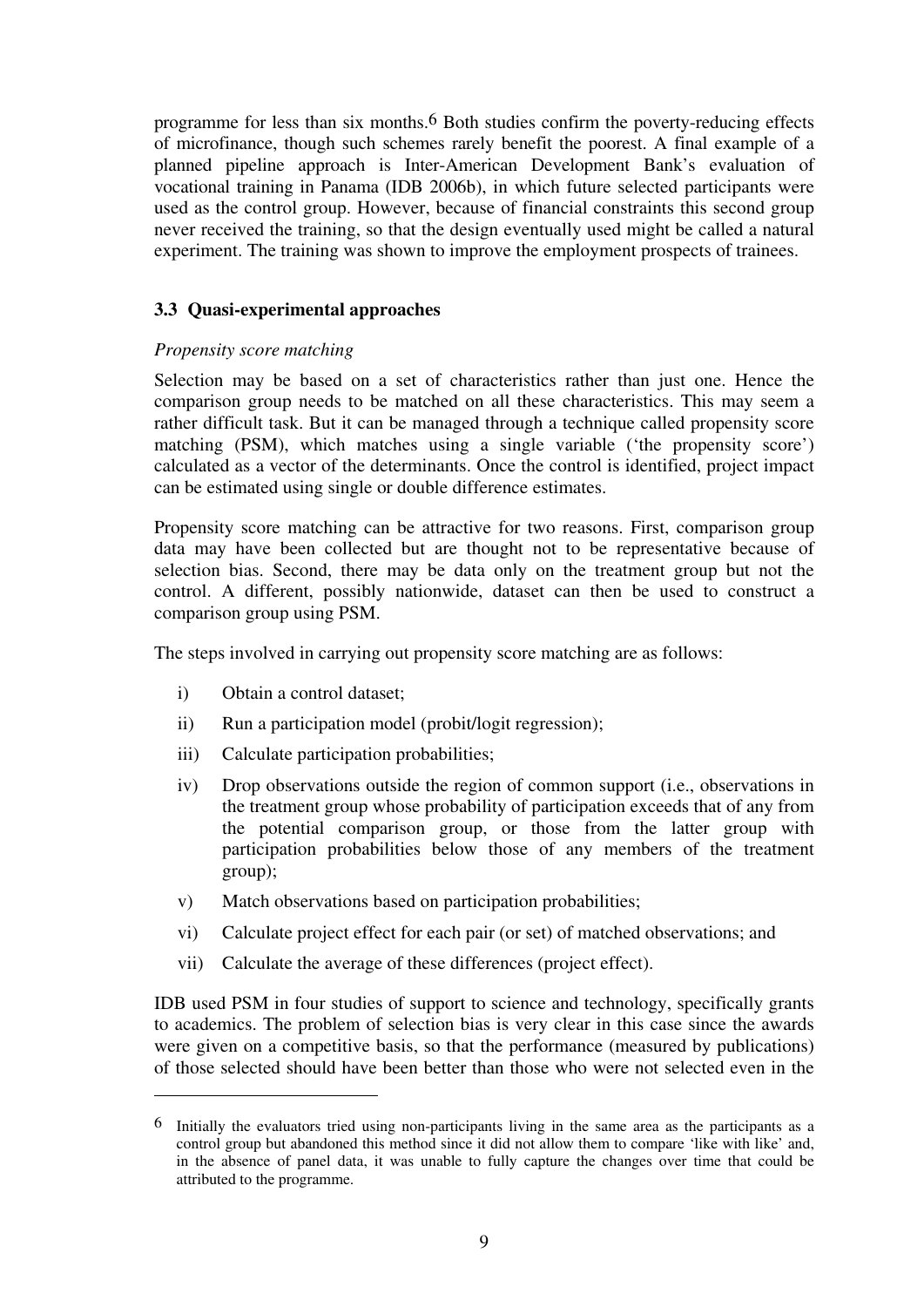absence of the programme. Hence a propensity score was calculated based on variables likely to affect success such as the quality of the applicant's own educational institution and their prior publication record. A positive impact was found. IDB also used PSM to obtain a comparison group in a study of vocational training in Chile, since the screening process would have resulted in selection bias.

The district primary education programme (DPEP) in India was a large programme supported by various donors to improve enrolments, especially for girls, and learning outcomes. The programme monitoring and evaluation (M&E) system only collected data in project districts so there was no basis for impact evaluation which requires a comparison group. To get around this problem, Jalan and Glinskaya (2005) use PSM to match districts (always matching a district with one in the same state), modelling programme participation on female literacy (overall and among scheduled castes and tribes), proportion of scheduled castes and tribes, population density, housing quality and village infrastructure. The results show an improvement in enrolments and progression beyond primary school, especially for minority groups. However, the study is a black box approach. DPEP provides school building and rehabilitation, teacher training, support to village education committees and curriculum development, but the evaluation does not address which of these components was effective and which were not.

IEG's study of the Bangladesh Integrated Nutrition Project (BINP) used PSM, but, using a theory-based evaluation framework, combined PSM with the analysis of other levels of the logframe (World Bank 2005). The project commissioned evaluation surveys from six project sub-districts and two control areas. The sample size for the controls was rather small, and since they were contiguous with the project districts, there was a likelihood that spillover effects (a major focus of the project was nutritional counselling word can spread) would reduce measured impact in the project versus control comparison. The study thus used a national nutrition survey to create a control group using PSM. A comparison of the findings shows that this approach yields more internally consistent results—finding the impact to be very low for the money spent. The theorybased approach casts light on a number of weak links in the causal chain which explain this poor result, including mis-targeting, poor implementation of growth monitoring by nutritional counsellors, and a gap between mothers' knowledge and what they practice.

#### *Regression discontinuity*

Regression discontinuity uses the propensity score in another way. The outcome variable is regressed upon the score including a programme dummy (possibly both intercept and slope). The fitted values are calculated using the mean score for the treated group, setting the project dummy variable equal to zero, and then again with the dummy equals one. The difference between these two fitted values is the programme impact. This method was used in IDB's study of support for scientific research in Chile (this study also used propensity score matching and was listed above). As argued above, reliance on dummy variables is a black box approach, although the box can be opened if the study is set in the context of a theory-based approach.

#### **3.4 Modelling the theory**

The above approaches give an estimate of impact, but may give no indication as to the channels through which this impact has been felt. The alternative approach, currently being used by IEG in its impact evaluations (World Bank 2000, 2003, 2005, 2007), is to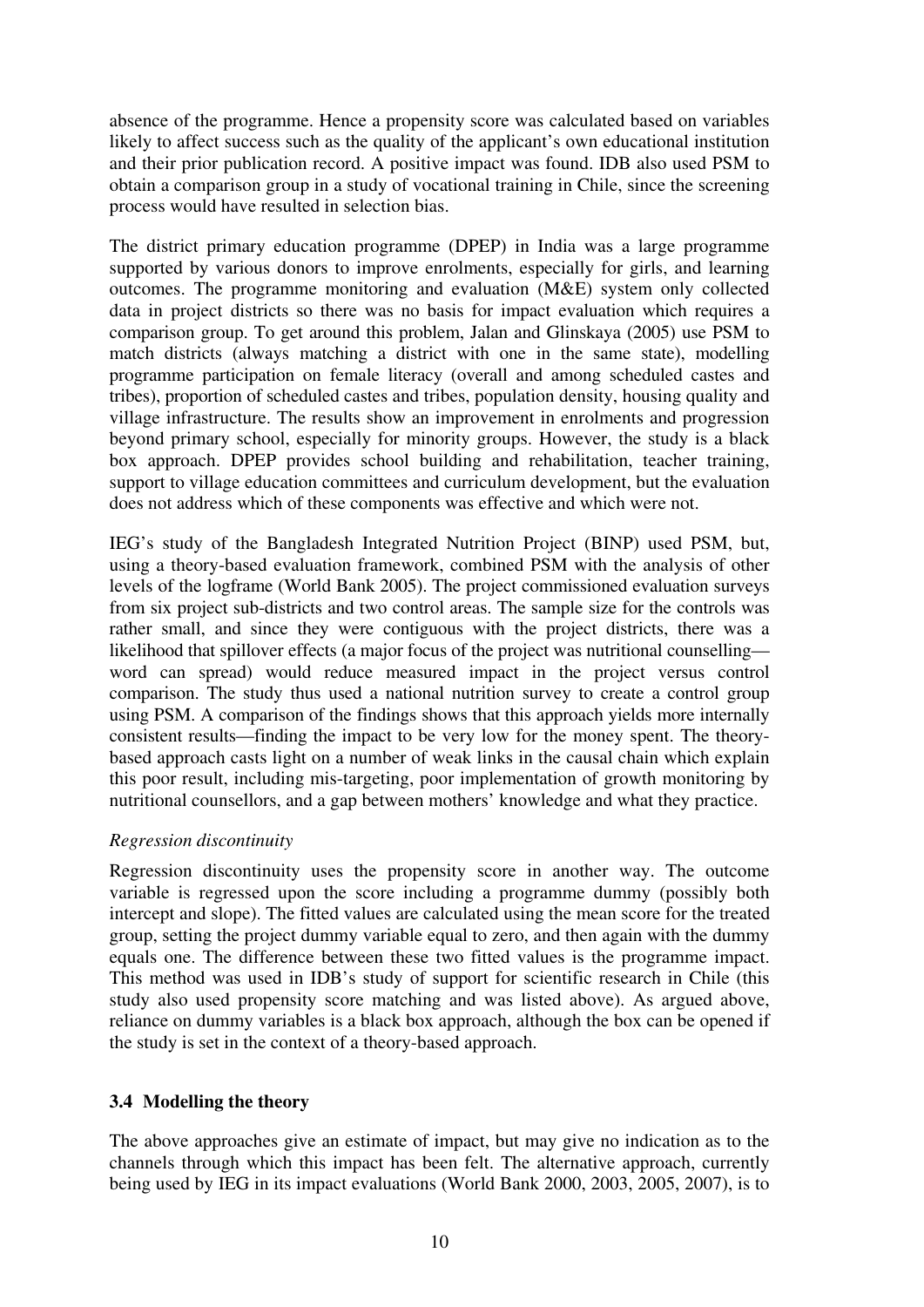model the determinants of the outcomes using regression models. The determinants of these determinants are also modelled, working down the results chain until the link is made to programme inputs.

For example, in Ghana the World Bank provided 8,000 classroom blocks and 35 million textbooks over a 15-year period (World Bank 2003). The study showed how improved access to schools, and improved quality of schooling, increased enrolments. About onethird of the 12 per cent increase from 1989-2001 could be attributed to Bank-financed school improvements across the country. The provision of textbooks contributed to the marked improvement of learning outcomes. The study showed how better learning outcomes increase agricultural income and mother's education improves child nutrition.

The problems in the BINP have already been mentioned. But, in general, health and family planning programmes in Bangladesh have been remarkably successful. IEG's study of support to maternal and child health (World Bank 2005) showed that the family planning programme in particular has been a case of a successful aid-financed government planning exercise. Donors paid for the construction of health and family planning facilities across the country, training of staff and, initially, the salaries of these staff, allowing the country to move rapidly from scant to almost universal access. In consequence, the total fertility rate has fallen from over seven to less than three. The success of the immunization programme in saving lives is elaborated on later.

The World Bank has financed the construction of irrigation facilities around the world, and these have a proven impact on poverty reduction. However, closer investigation shows that these schemes are effectively a transfer, and not that well targeted a transfer (World Bank 2007). Overall, the rate of return of these investments is low or even negative, and will remain that way unless means can be found to address inefficiencies in construction, including tackling endemic corruption.

## **3.5 When there's no baseline**

More often than not evaluators are called upon to evaluate a programme ex post, and there turns out to be no baseline. Or, if there is a baseline, it was too small (small sample, especially of comparison group, if there is one at all) or too late (toward end of the project, which is a common problem; start-up takes a lot of energy and evaluation systems are given low priority). The following alternatives may be followed if there is no baseline:

- i) If treatment and comparison groups are drawn from the same population and some means is found to address selection bias (which will have to be quasiexperimental, since randomization is ruled out unless the treatment had been randomized, but if the programme designers had thought of that, they will have thought of a baseline also), then a single difference estimate is in principle valid.
- ii) Find another dataset to serve as a baseline. If there was a baseline survey but with a poor or absent comparison group, then a national survey might be used to create a comparison group using propensity score matching. This method was used by IEG in its analysis of the BINP (World Bank 2005). Or it may be that there was an earlier survey covering both beneficiaries and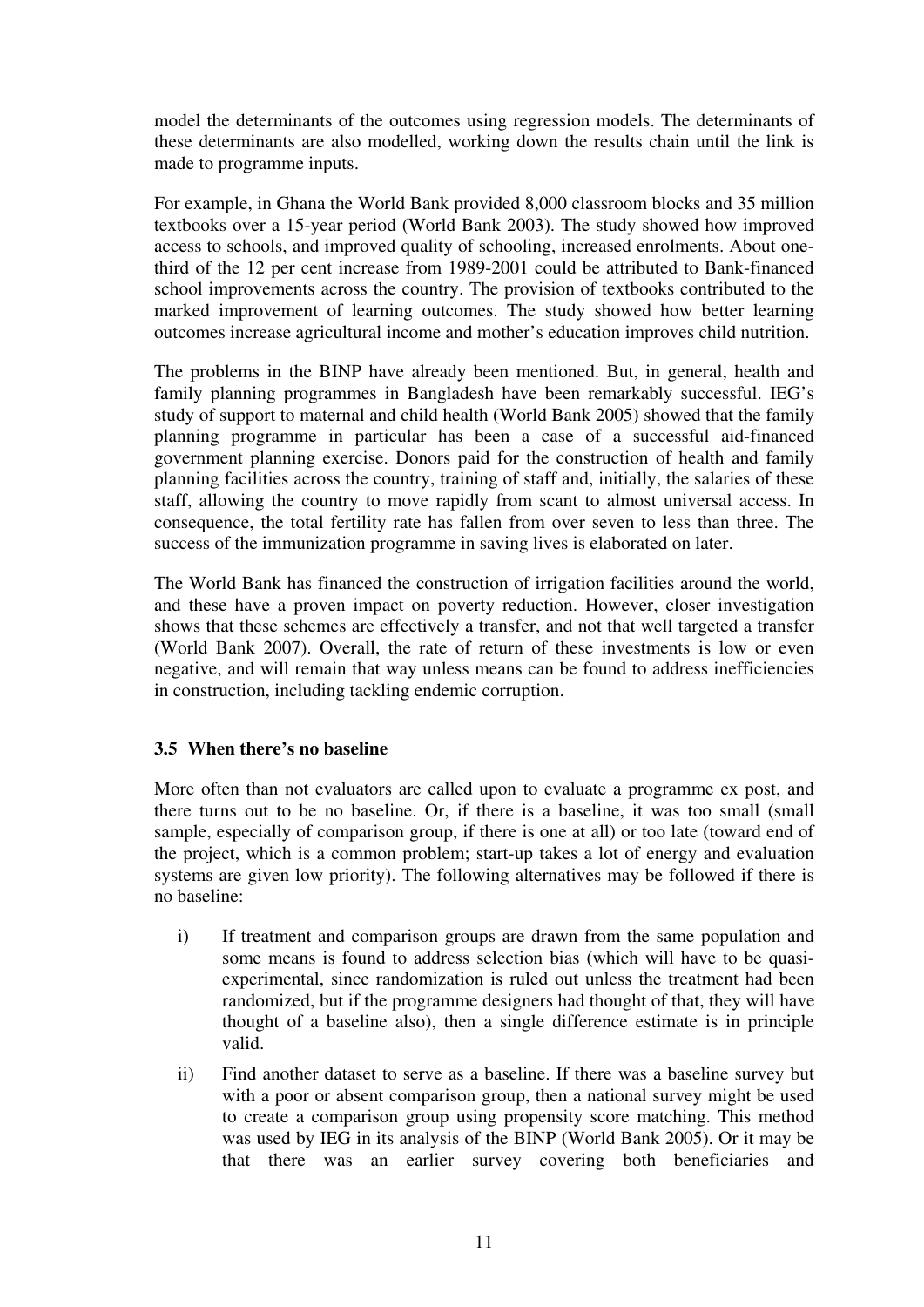Figure 1 Decision tree for selecting evaluation design to deal with selection bias

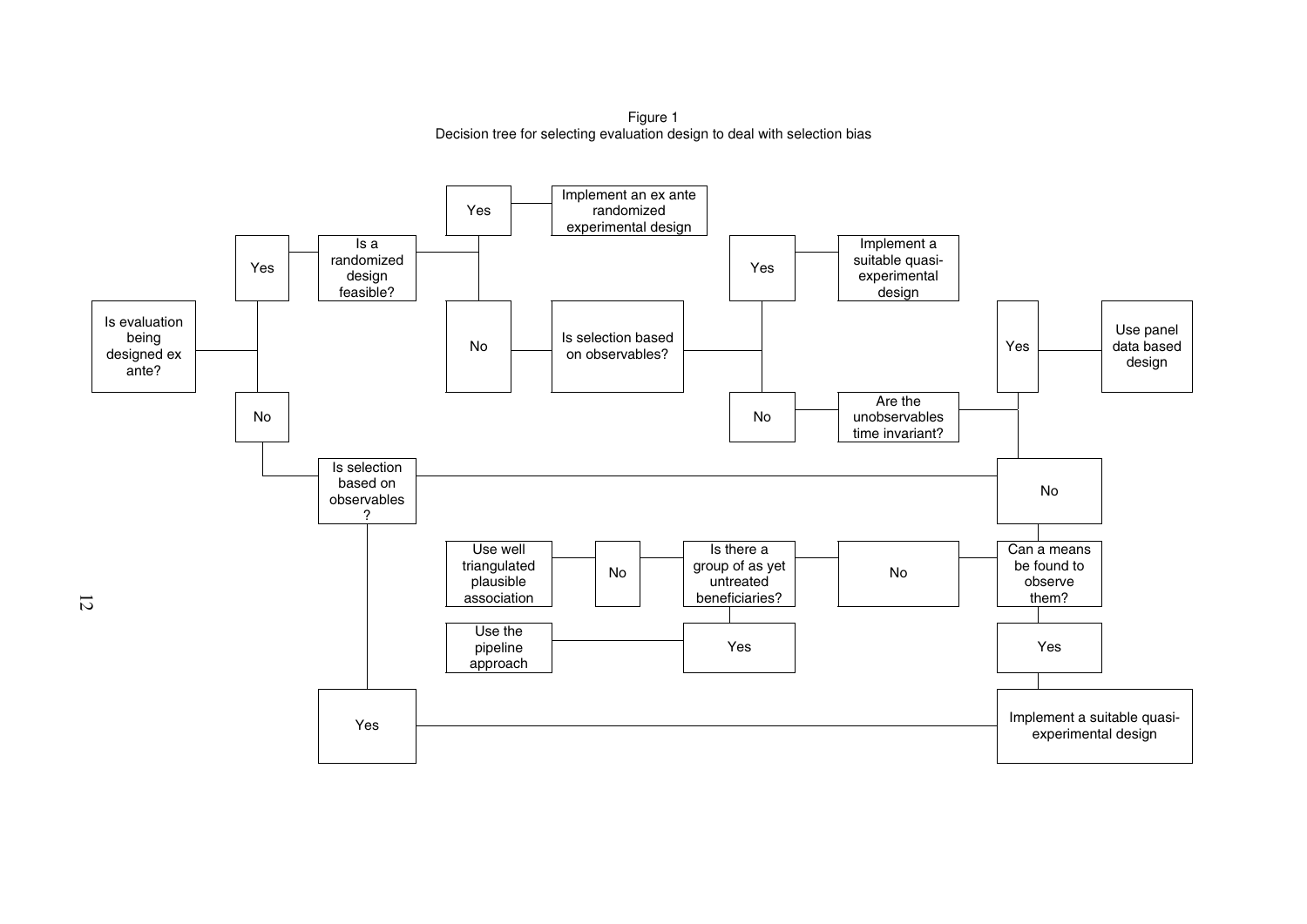non-beneficiaries which might be used for evaluation purposes, though it would be very rare to be able to follow-up with a second survey and so obtain the panel required for double differencing. Earlier surveys were used in Danida's analysis of the Noakhali Rural Development Project (Danida 2001) to construct the argument that, although the project was important for beneficiaries, it was not of sufficient scale to improve socioeconomic development more generally; and in IEG's analysis of extension services in Kenya discussed above (World Bank 2000).

- iii) Field survey, using recall on the variables of interest, as was done in IFAD's (International Fund for Agricultural Development) studies of three West African rural development programmes (IFAD 2005, 2006a, 2006b). Many commentators are critical of relying on recall. But all survey questions are recall, so it is a question of degree. The evaluator needs to use his or her judgment as to what it is reasonable to expect a respondent to remember. It is reasonable to expect people to recall major life changes, introduction of new farming methods or crops, acquisition of large assets and so on. But not the exact amounts and prices of transactions. When people do recall, there may be telescoping (thinking things were more recent than they were), so it is useful to refer to some widely known event as a time benchmark for recall questions.
- iv) If all the above fail, then the study should build a strong analysis of the causal chain (programme theory). Often a relatively descriptive analysis can identify breaks in the chain and so very plausibly argue that there was low impact. In the case of IEG's study of agricultural extension in Kenya, it was shown that outputs had not been delivered so little impact could be expected. The evidence of low impact is very plausible even if the comparison group might be faulted on grounds of technical rigor.
- v) The argument can be further strengthened by triangulation (indeed, this point applies whatever method is adopted): drawing on a variety of data sources and approaches to confirm that a similar result obtained from each. Such an approach is adopted in many of the studies reviewed, most notably the Danish studies of support to rural development in Bangladesh and Mozambique (Danida 2001, 2002), which use a variety of tools including data analysis, qualitative interviews and focus groups with a range of stakeholders, institutional mapping, direct observation, and desk study of secondary sources. IEG's study of immunization in Bangladesh (World Bank 2005) used three different datasets and methods to quantify the number of children saved by immunization, two of which gave remarkably similar results, and the third a somewhat higher estimate, so the figure from the first two could be used to give a lower bound of over one million lives saved in the 15 years following the expansion of immunization coverage in the second half of the 1980s.

#### **4.6 Summing up on evaluation design**

A rigorous evaluation design must take account of possible selection bias. The following steps are a decision tree to assist deciding how to overcome this issue (laid out in flow chart form in Figure 1):

i) If the evaluation is being designed ex-ante, is randomization possible? If the treatment group is chosen at random, a random sample drawn from the sample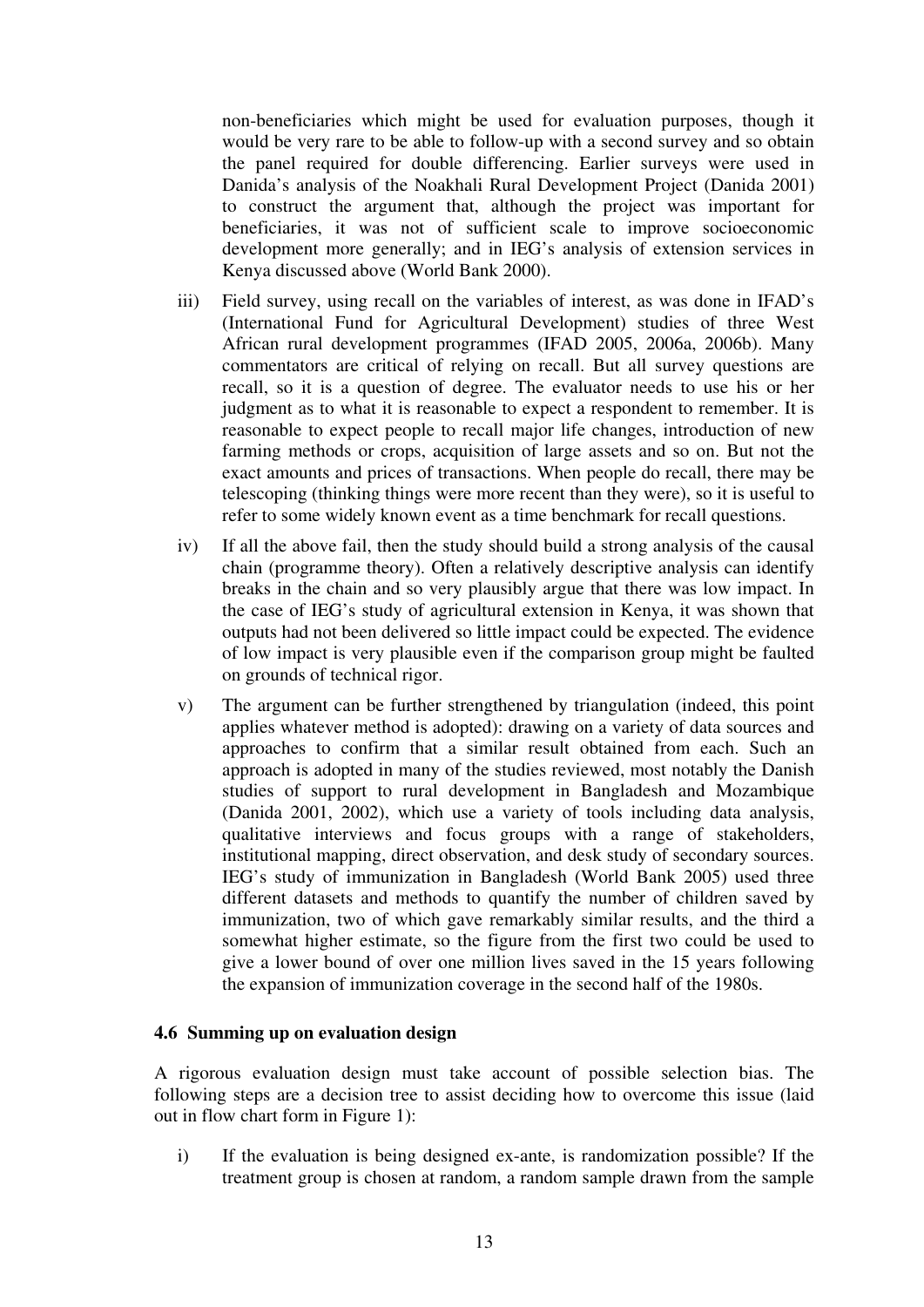population is a valid comparison group, and will remain so provided contamination can be avoided. This approach does not mean that targeting is not possible. The random allocation may be to a subgroup of the total population, e.g., from the poorest districts.

- ii) If not, are all selection determinants observed? If they are, then there are a number of regression-based approaches which can remove the selection bias.
- iii) If the selection determinants are unobserved and if they are thought to be time invariant, using panel data will remove their influence, so a baseline is essential (or some means of substituting for a baseline).
- iv) If the study is ex post so a panel is not possible and selection is determined by unobservables, some means of observing the supposed unobservables should be sought. If that is not the case, then a pipeline approach can be used if there are as yet untreated beneficiaries.
- v) If none of the above is possible, then the problem of selection bias cannot be addressed. Any impact evaluation will have to rely heavily on the programme theory and triangulation to build an argument by plausible association.

An equally important part of the evaluation design is adopting a theory-based approach which will open the black box. Although a technique such as randomization may be relied upon to produce a solid impact estimate, data must also be collected at other levels of the logframe to allow analysis of how the programme is working.

#### **4 Conclusion**

Measuring aid impact at a macro level, especially through cross-country regression approaches, is a very blunt instrument which can give misleading results. Project and programme level studies give both more reliable results, and more policy relevant information for aid managers. Unfortunately most academics studying aid effectiveness have not got involved in research at this detailed level, though they are critical of the independence and rigour of the work of aid agency evaluation departments. But there are now methods of impact analysis requiring the degree of technical expertise which academics can bring, and providing the opportunity to collect rich datasets fruitful for further research. The widespread adoption of these methods shows that claims that aid impact is not properly evaluated by aid agencies are over-stated. The findings also provide ample evidence that aid can work to improve the lives of the poor, though it is not always the case. It would be beneficial for both academics and aid agencies if the former were to get their hands dirty in more detailed scrutiny of aid programmes.

This paper reviewed approaches to impact evaluation. Approaches for technically rigorous approaches to attribution are now well known. However, in order to make these impact studies more operationally relevant, they need to open the black box. Many studies simply report a finding on impact. But since most interventions have several components, such a finding can be of limited usefulness. An approach that allows to determine which parts of the programme work and which don't, is to be preferred. This is done by adopting a theory-based approach which analyses all levels of the intervention logframe, not only outcomes.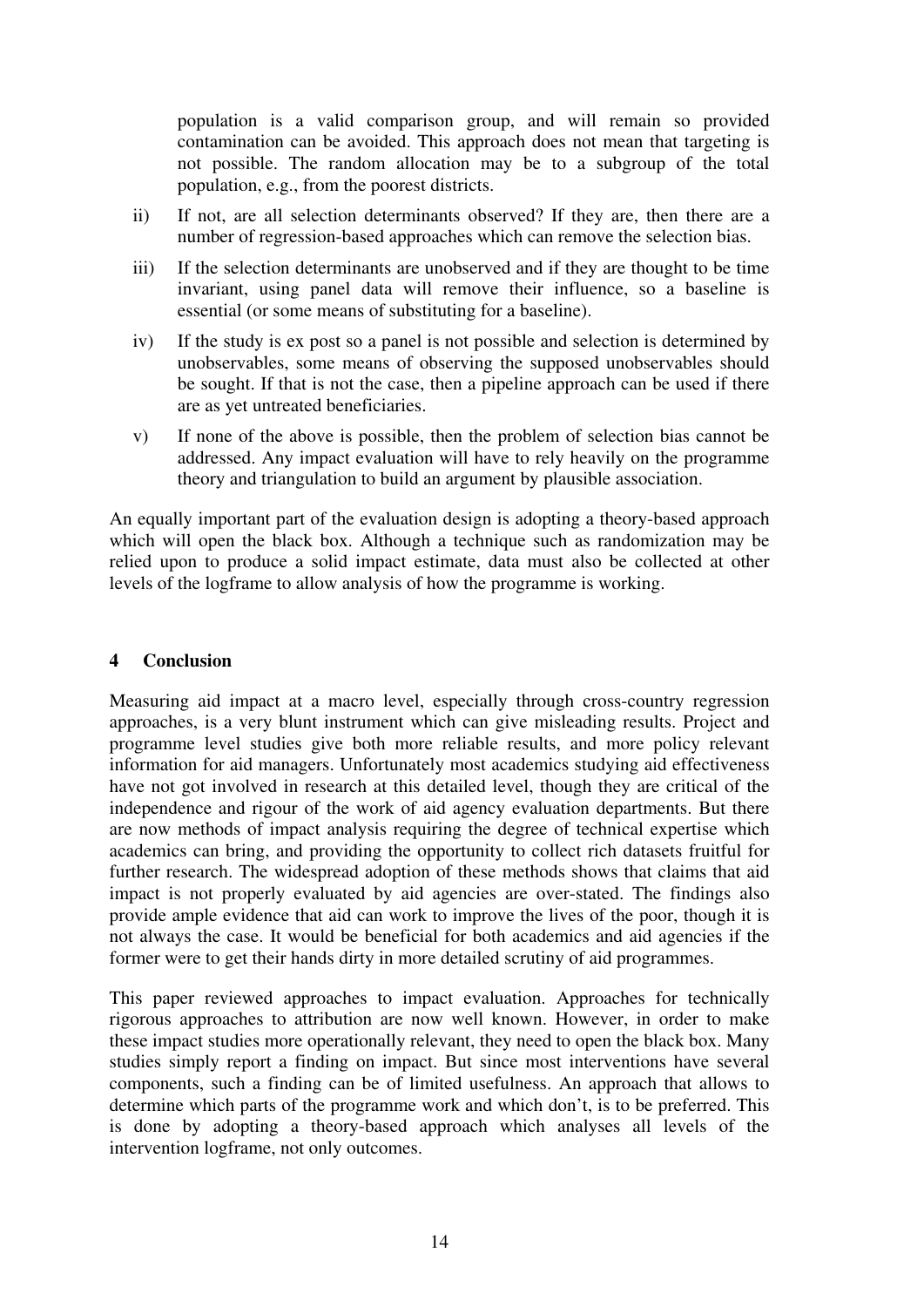#### **References**

- Angrist, J. D., and V. Lavy (1999). 'Using Maimonides' Rule to Estimate the Effect of Class Size on Scholastic Achievement'. *Quarterly Journal of Economics*, 114 (2): 533-75.
- Arjumand and Associates (2004). 'Impact Assessment of Kashf's Microfinance and Karvaan Enterprise Development Programme'. Report prepared for DIFD Pakistan. Islamabad: Arjumand and Associates.
- Australian Agency for International Development (AusAID) (2005). 'Impact Evaluation of the Thailand-Australia HIV/AIDS Ambulatory Care Project'. Evaluation and Review Series No. 37. Canberra: AusAID.
- Banerjee, A., S. Cole, E. Duflo, and L. Linden (2006). 'Remedying Education: Evidence from Two Randomized Experiments in India'. CEPR Discussion Paper 5446. London: Centre for Economic Policy and Research.
- Brandt, W. (1980). *North-South: A Program for Survival*. London: Pan Books.
- CGD (Center for Global Development) (2006). 'When Will We Ever Learn? Improving Lives through Impact Evaluation'. Washington, DC: CGD, Evaluation Gap Working Group.
- Coady, D. (2003). 'Alleviating Structural Poverty in Developing Countries: The Approach of *PROGRESA* in Mexico'. Washington, DC: International Food Policy Research Institute.
- Danida (2001). *Evaluation: In the Wake of a Flagship. Ex-post Impact Study of the Noakhali Rural Development Project in Bangladesh*. Copenhagen: Ministry of Foreign Affairs of Denmark.
- Danida (2002). *The Agricultural Development Project in Tete, Mozambique: An Impact Study*. Copenhagen: Ministry of Foreign Affairs of Denmark.
- FINNIDA (1996). *Zambia Road Assistance Project: Phase II.* Helsinki: Ministry for Foreign Affairs of Finland, Department for International Development Cooperation.
- FINNIDA (2001). '*Finland's Support to Water Supply and Sanitation*', Helsinki: Helsinki: Ministry for Foreign Affairs of Finland, Department for International Development Cooperation.
- Galiani, S., and E. Schargrodsky (2006). 'Property Rights for the Poor: Effects of Land Titling'. Available at www.tinyurl.com/ndw69.
- Glewwe, P., M. Kremer, and S. Moulin (2001) 'Textbooks and Test Scores: Evidence from a Randomized Evaluation in Kenya'. Washington, DC: Development Research Group, World Bank.
- Glewwe, P., M. Kremer, S. Moulin, and E. Zitzewitz (2004). 'Retrospective vs. Prospective Analyses of School Inputs: The Case of Flip Charts in Kenya'. *Journal of Development Economics*, 74 (1): 251–68.
- Inter-American Development Bank (IDB) (2006a). 'Impact Evaluation of a Youth Job Training Program in the Dominican Republic: Ex-Post Project Evaluation Report of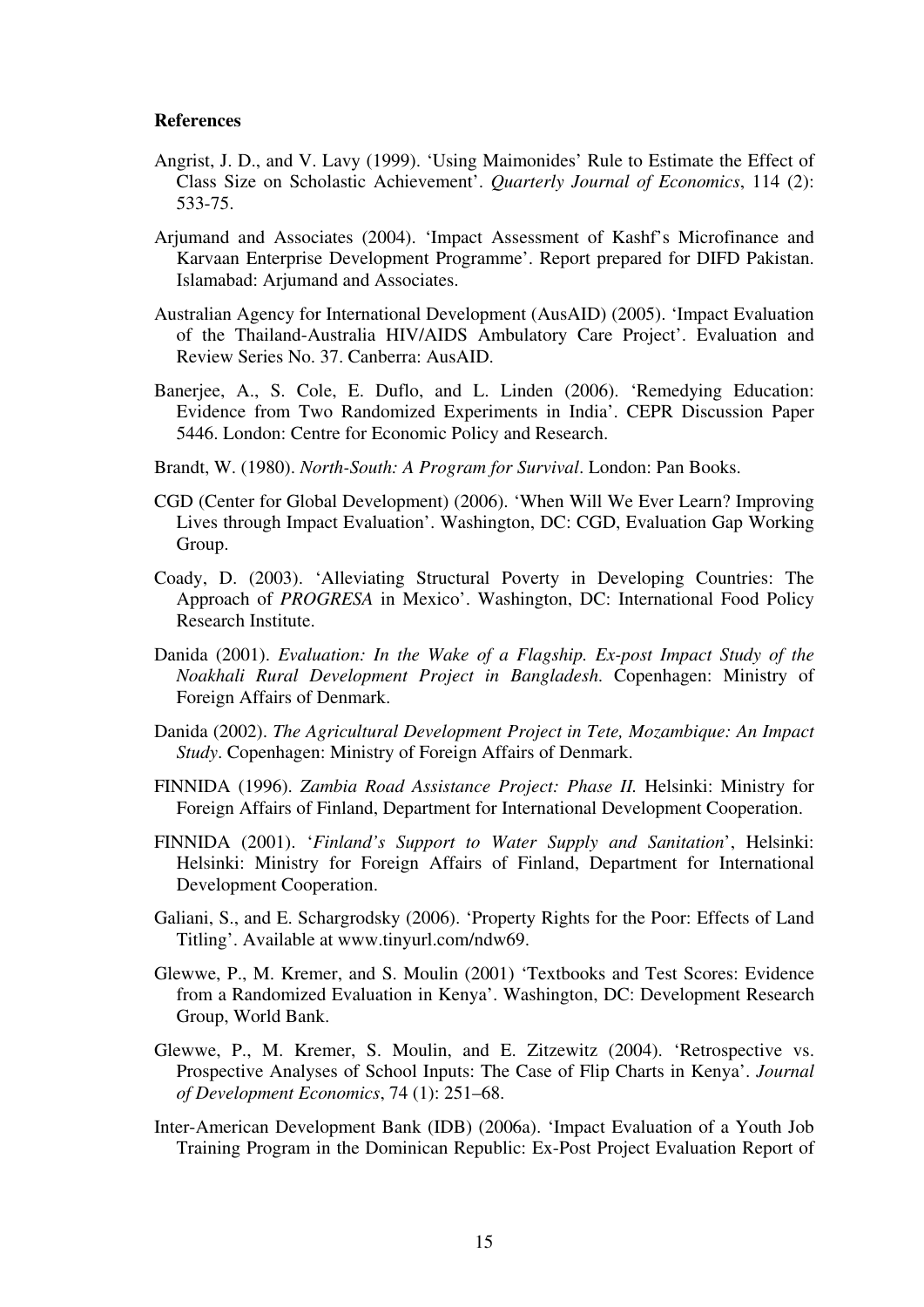the Labor Training and Modernization Project'. Ex-Post Project Evaluation Report OVE/EPPER-03/06, Washington, DC: IDB.

- Inter-American Development Bank (IDB) (2006b). 'Impact Evaluation of the Job Training Component (PROCAJOVEN) of the Assistance Program for the Building of a Training and Employment System in Panama'. Ex-Post Project Evaluation Report OVE/EPPER-02/06. Washington, DC: IDB.
- International Fund for Agricultural Development (IFAD) (2005). 'Republic of the Gambia: Rural Finance and Community Initiatives Project'. Interim Evaluation Report No. 1623-GM. Rome: IFAD.
- International Fund for Agricultural Development (IFAD) (2006a). 'Republic of Ghana: Upper West Agricultural Development Project'. Interim Evaluation Report No. 1758-GH. Rome: IFAD.
- International Fund for Agricultural Development (IFAD) (2006b). 'Republic of Ghana: Upper East Region Land Conservation and Smallholder Rehabilitation Project (LACOSREP) - Phase II'. Report No. 1757-GH. Rome: IFAD.
- Jalan, J., and E. Glinskaya (2005). 'Improving Primary School Education in India: An Impact Assessment of DPEP I'. Washington, DC: World Bank. Mimeo.
- Ohlin, G. (1970). 'The Evolution of Aid Doctrine'. In J. Bhagwati and R. Eckaus (eds), *Foreign Aid,* excerpts of Goran Ohlin (1966) *The Evolution of Aid* . Harmondsworth: Penquin.
- Olken, B. (2005). 'Monitoring Corruption: Evidence from a Field Experiment in Indonesia'. NBER Working Paper 11753. Cambridge, MA: National Bureau of Economic Research.
- Pearson, L. (1969). *Partners in Development: Report of the Commission on International Development*. New York: Praeger Publishers.
- Rawlings, L., L. Darling Sherburne-Benz, and J. Van Domelen (2004). *Evaluating Social Funds: A Cross-Country Analysis of Community Investments (Regional and Sectoral Studies)*. Washington, DC: International Bank for Reconstruction and Development, and World Bank.
- Schwartz, J. B., and I. Bhushan (2006). 'Cambodia: Using Contracting to Reduce Inequity in Primary Health Care Delivery'. In D. Gwatkin, A. Wagstaff and A. Yazbeck (eds), *Reaching the Poor with Health, Nutrition, and Population Services: What Works, What Doesn't, and Why*. Washington, DC: World Bank.
- UNCDF (2003). *Microfinance Programme Impact Assessment.* New York: UNCDF.
- White, H. (1992). 'The Macroeconomic Impact of Development Aid: A Critical Survey'. *Journal of Development Studies*, 28 (2): 163-240.
- White, H. (2007) 'Evaluating Aid Impact: Approaches and Findings'. In S. Lahiri (ed.), *The Theory and Practice of Foreign Aid*, vol. 1. New York: Elsevier.
- World Bank (2000). 'Agricultural Extension: The Kenya Experience'. Washington, DC: Operations Evaluation Department, World Bank.